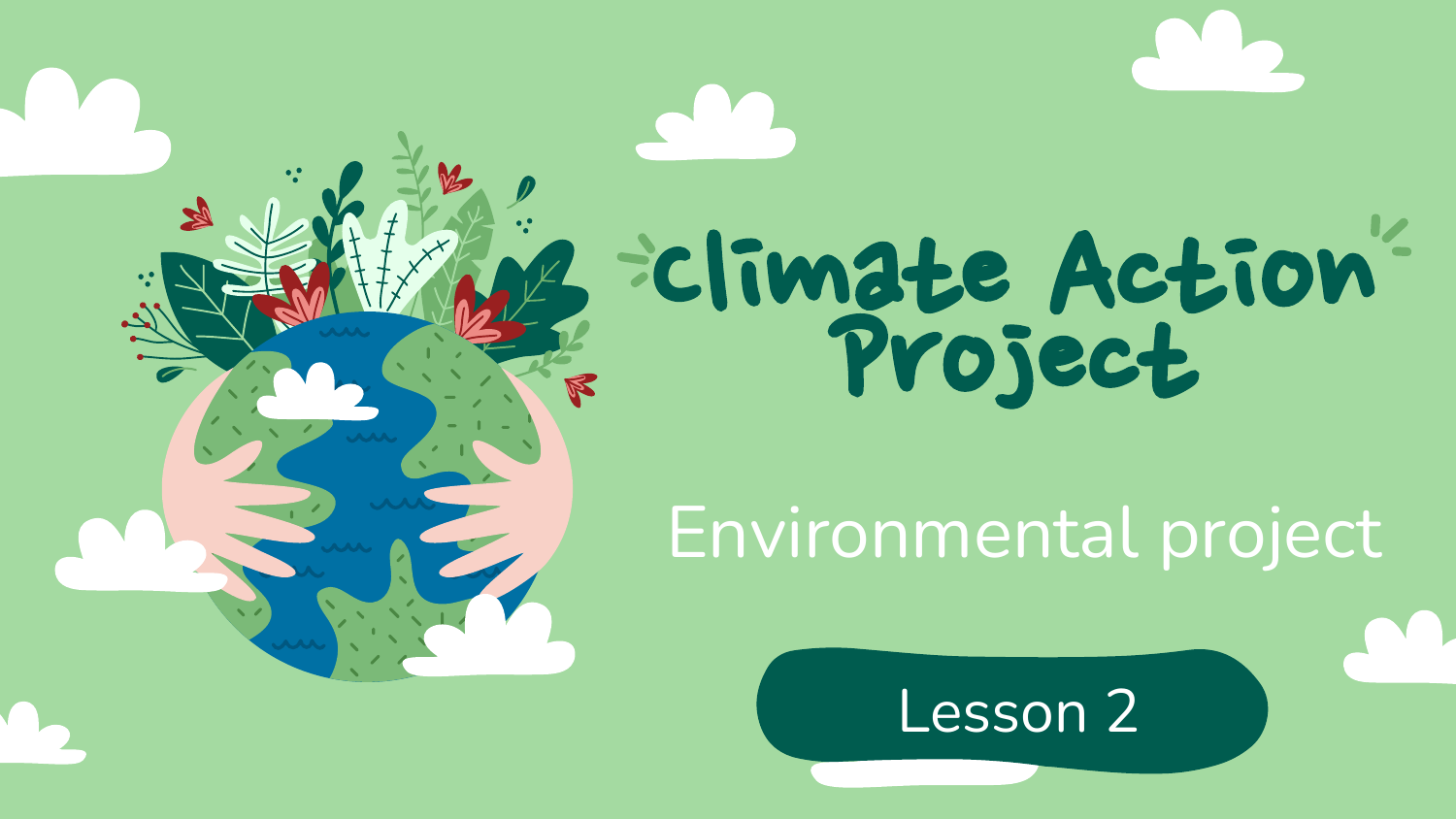

#### STARTING TODAY, ON EACH WEEK WE ARE **GOING TO CREATE A VIDEO** AND SHARE OUR ACTIVITIES AND IDEAS IN CLIMATE ACTION PROJECT WEBSITE.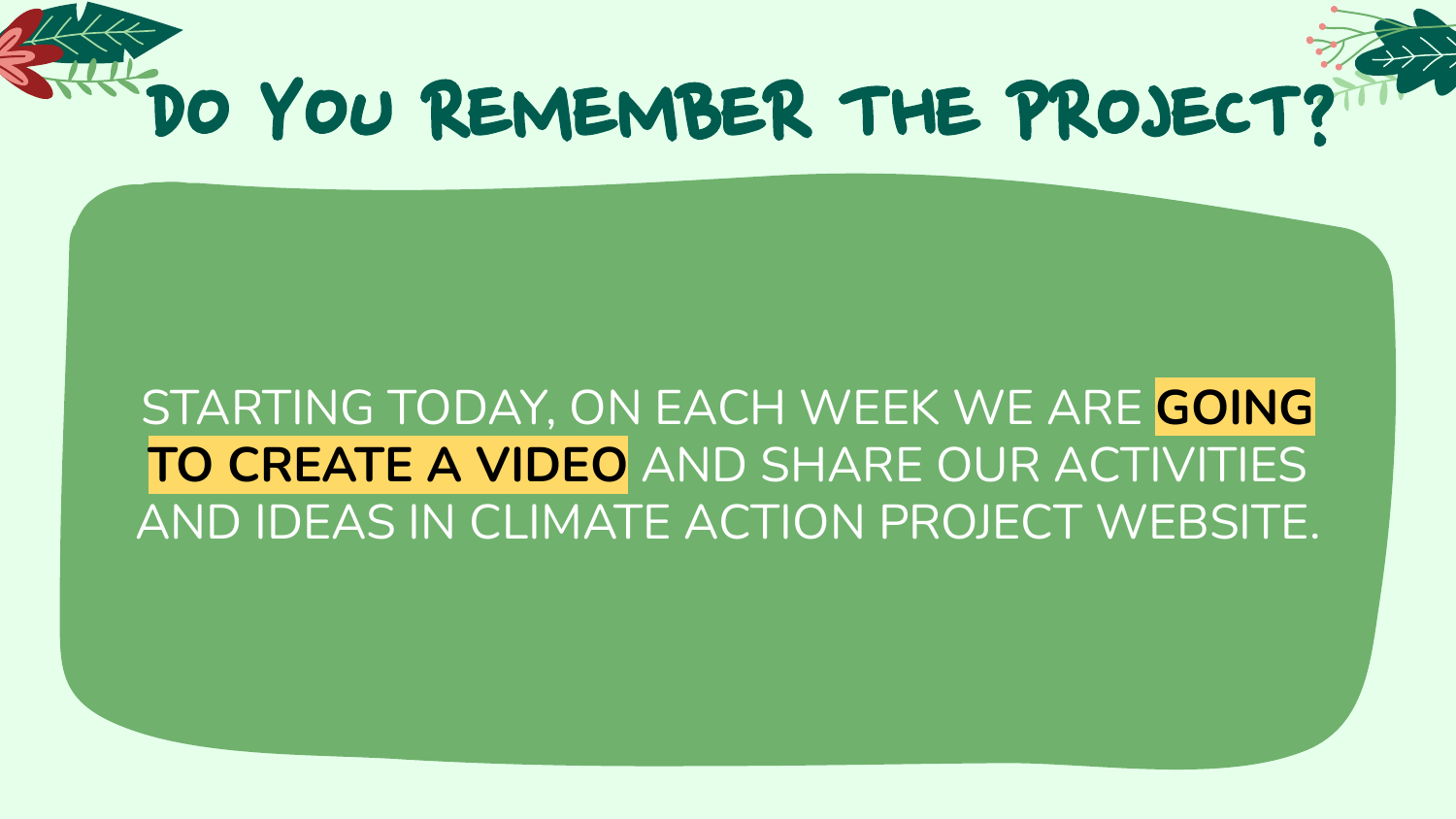### **Millitrud** I NEED YOUR HELP TO START OUR

CAN YOU HELP US TO SAVE THE EARTH?

Let's start!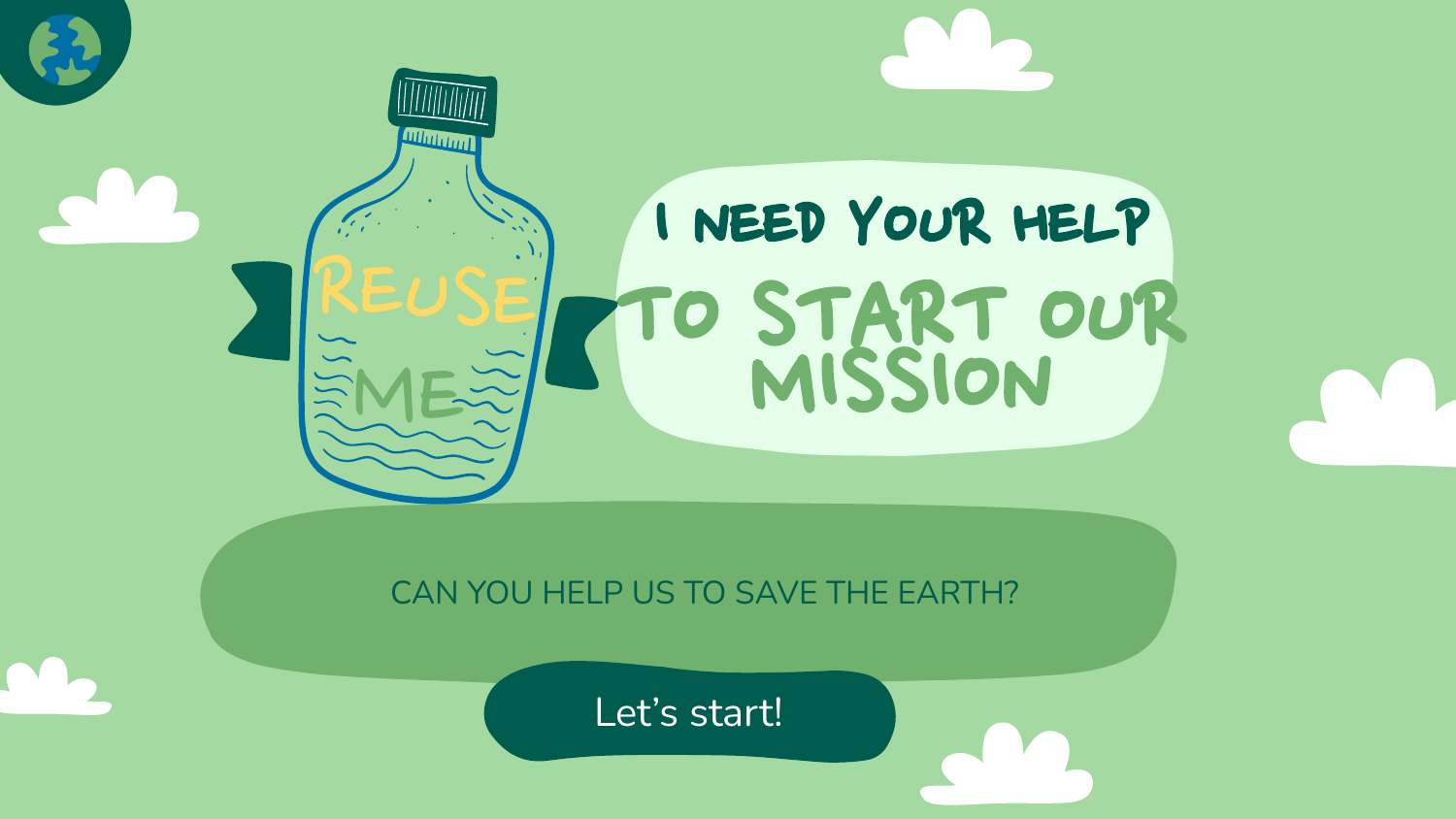

### RULES CLIMATE ACTION PROGRAM

1- WEAR THE SCHOOL'S UNIFORM 2- RAISE YOUR HANDS IF YOU WANT TO SPEAK 3- WAIT YOUR TURN TO SPEAK 4- LISTEN TO THE TEACHER 5- HAVE FUN AND SAVE THE PLANET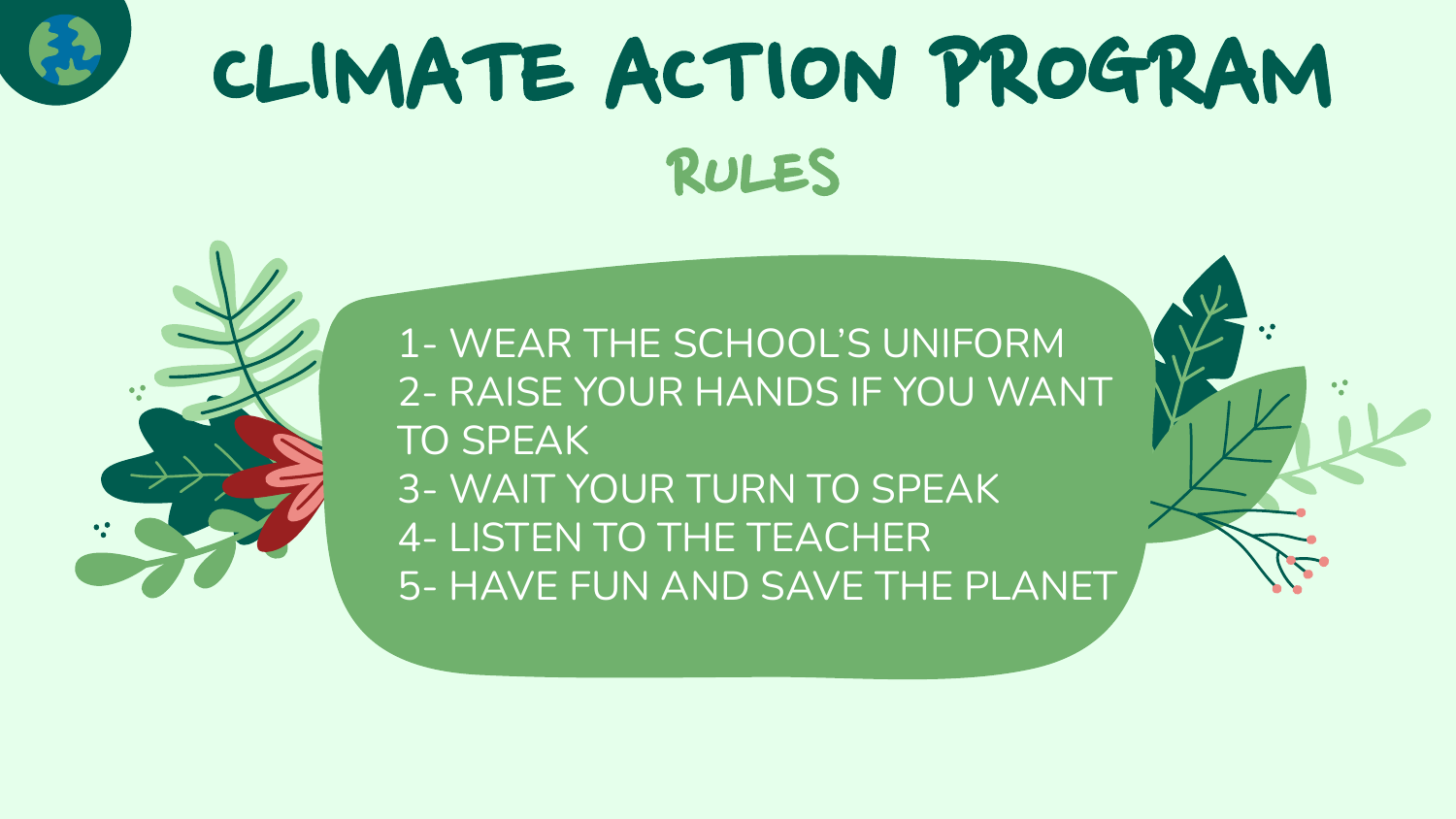

### IN THIS CLASS WE ARE GOING TO LEARN ABOUT: CLIMATE CHANGE OR GLOBAL WARMING.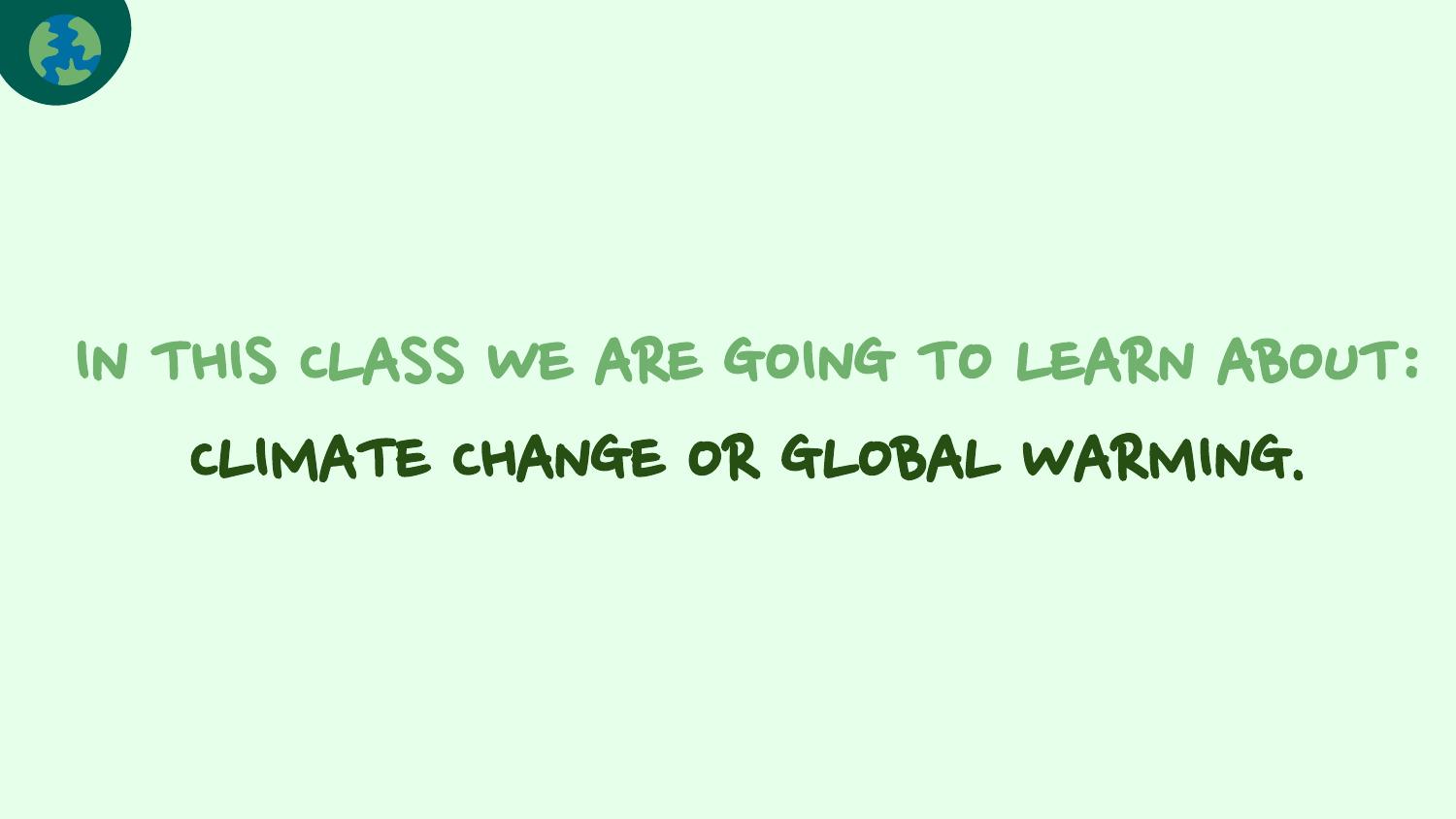

### WHAT IS CLIMATE

 DESCRIBES A CHANGE IN THE AVERAGE CONDITIONS - SUCH AS A RAINFALL - IN REGION OVER A LONG PERIOD OF A TIME. SCIENTISTS HAVE OBSERVED EARTH'S SURFACE IS WARMING, AND MANY OF THE WARMEST YEARS ON RECORD HAVE HAPPENED IN THE PAST 20 YEARS.



Source:https://climatekids.nasa.gov/climate-change-meaning/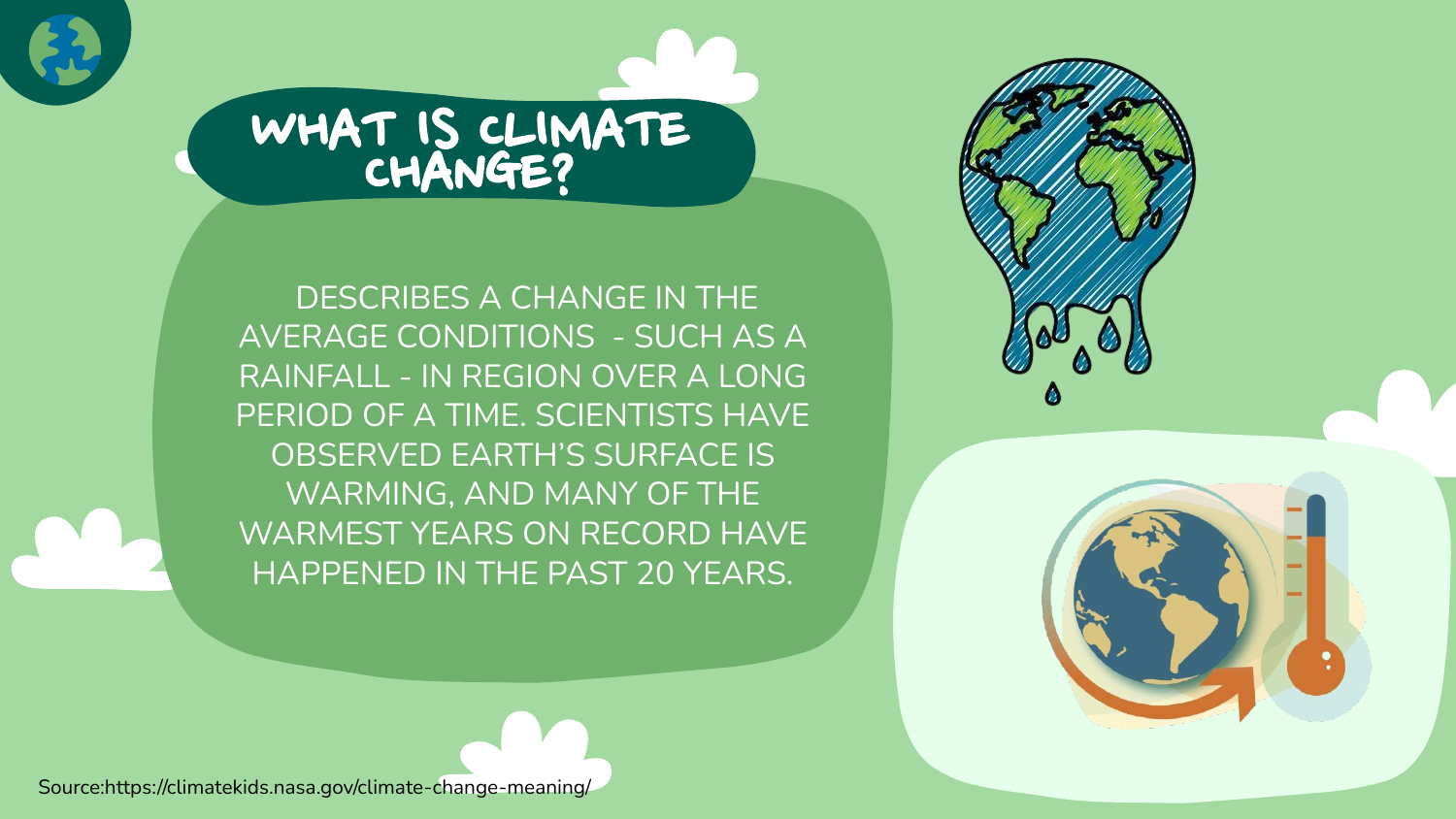

### LET'S WATCH A VIDEO



<https://www.youtube.com/watch?v=Sv7OHfpIRfU>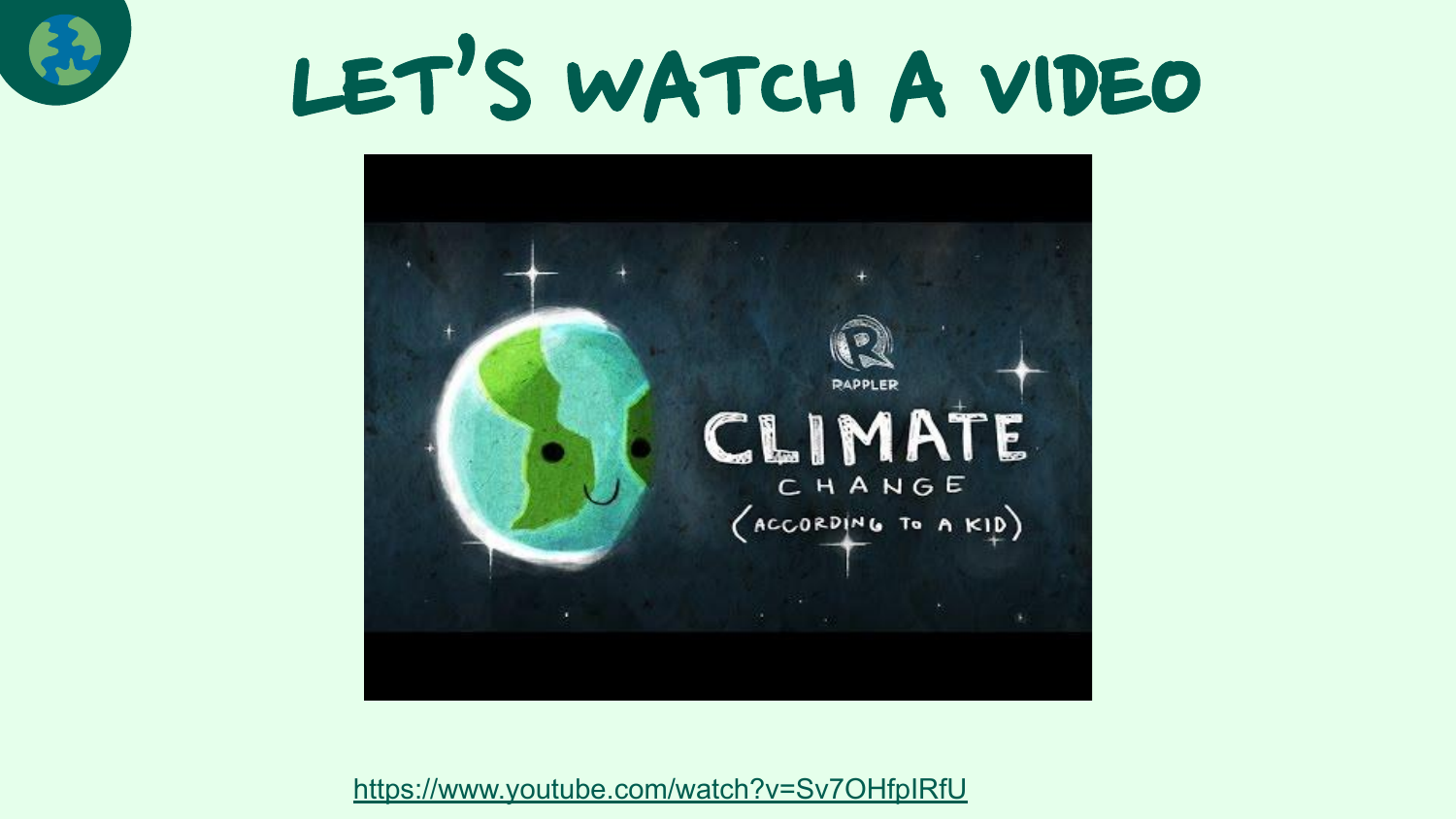### **WHAT IS CLIMATE CHANGE FOR YOU?**

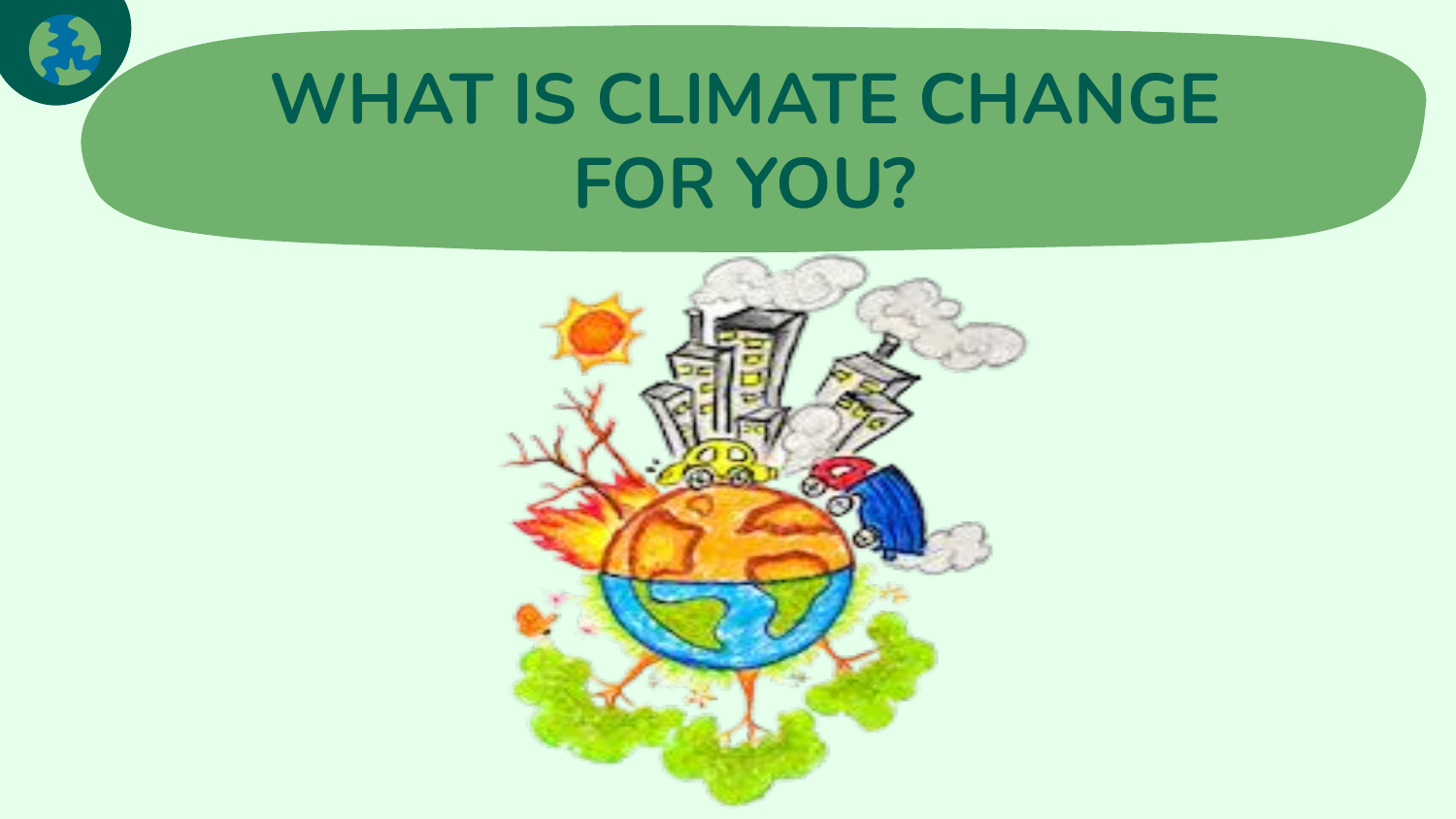LET'S THINK ABOUT (GLOBAL OUR COUNTRY, WHAT CAUSES THE CLIMATE CHANGE?



EARTH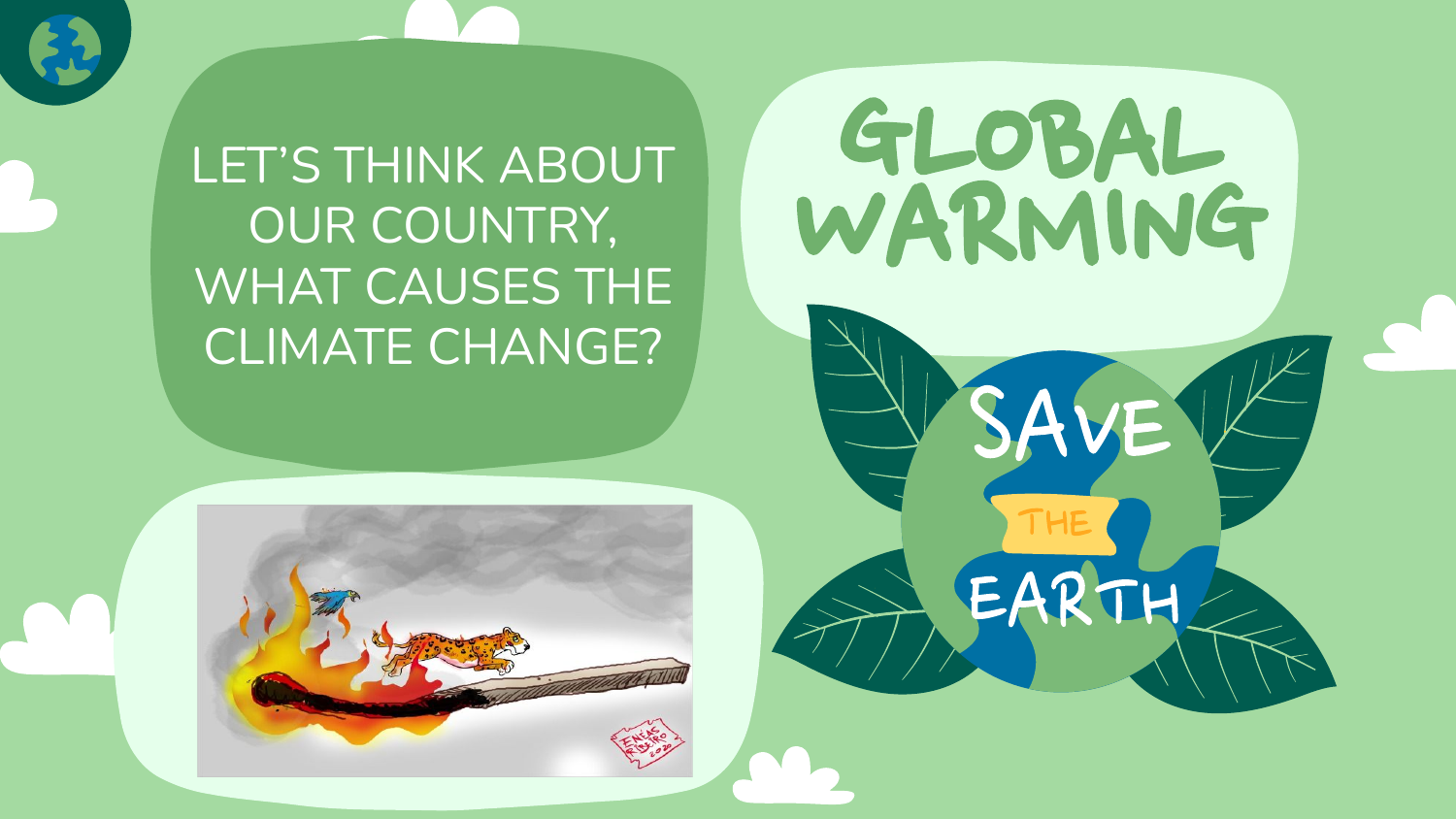

#### **AND WHAT ARE THE CAUSES OF CLIMATE CHANGE IN OUR STATE? AND IN OUR CITY?**

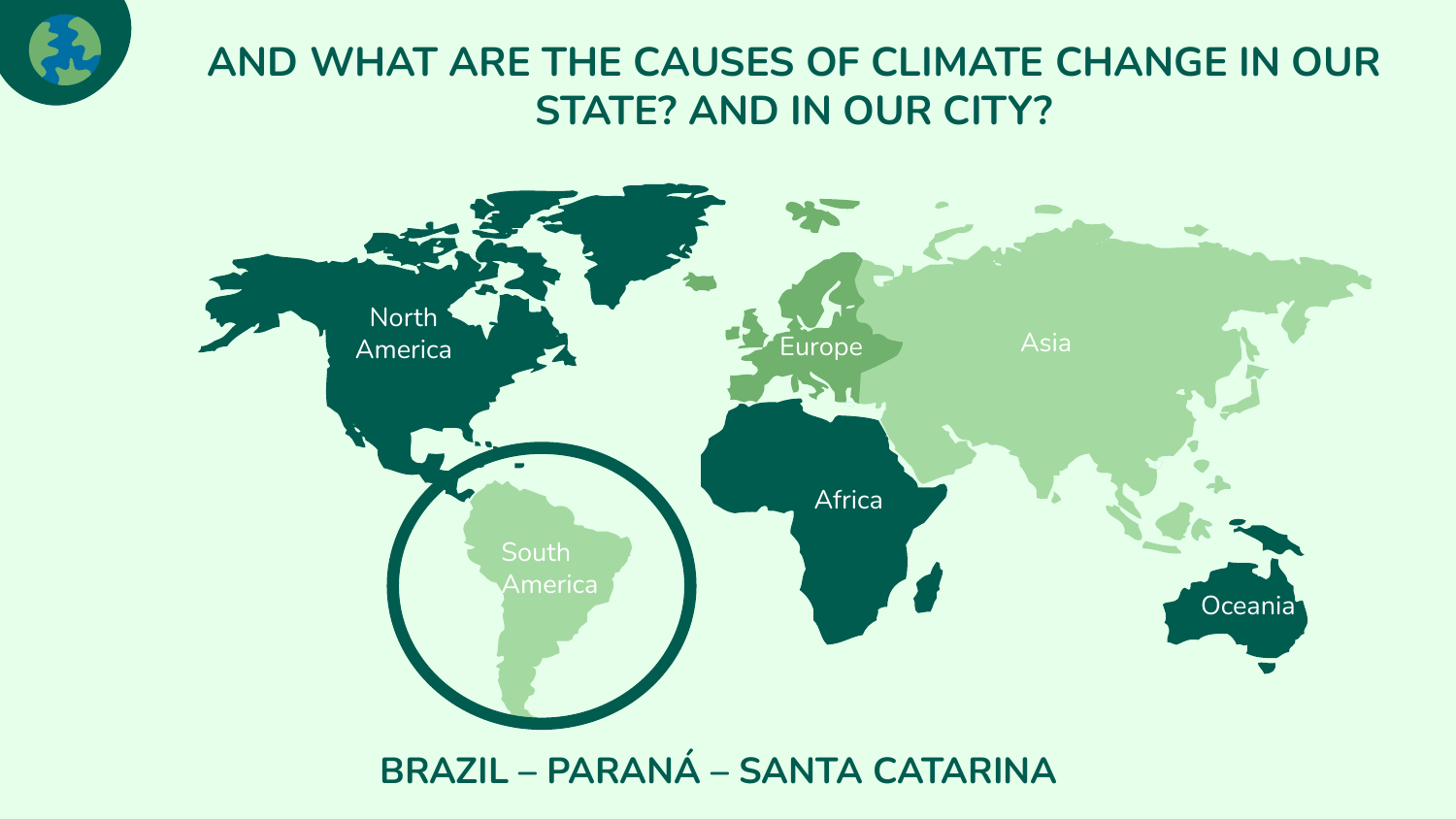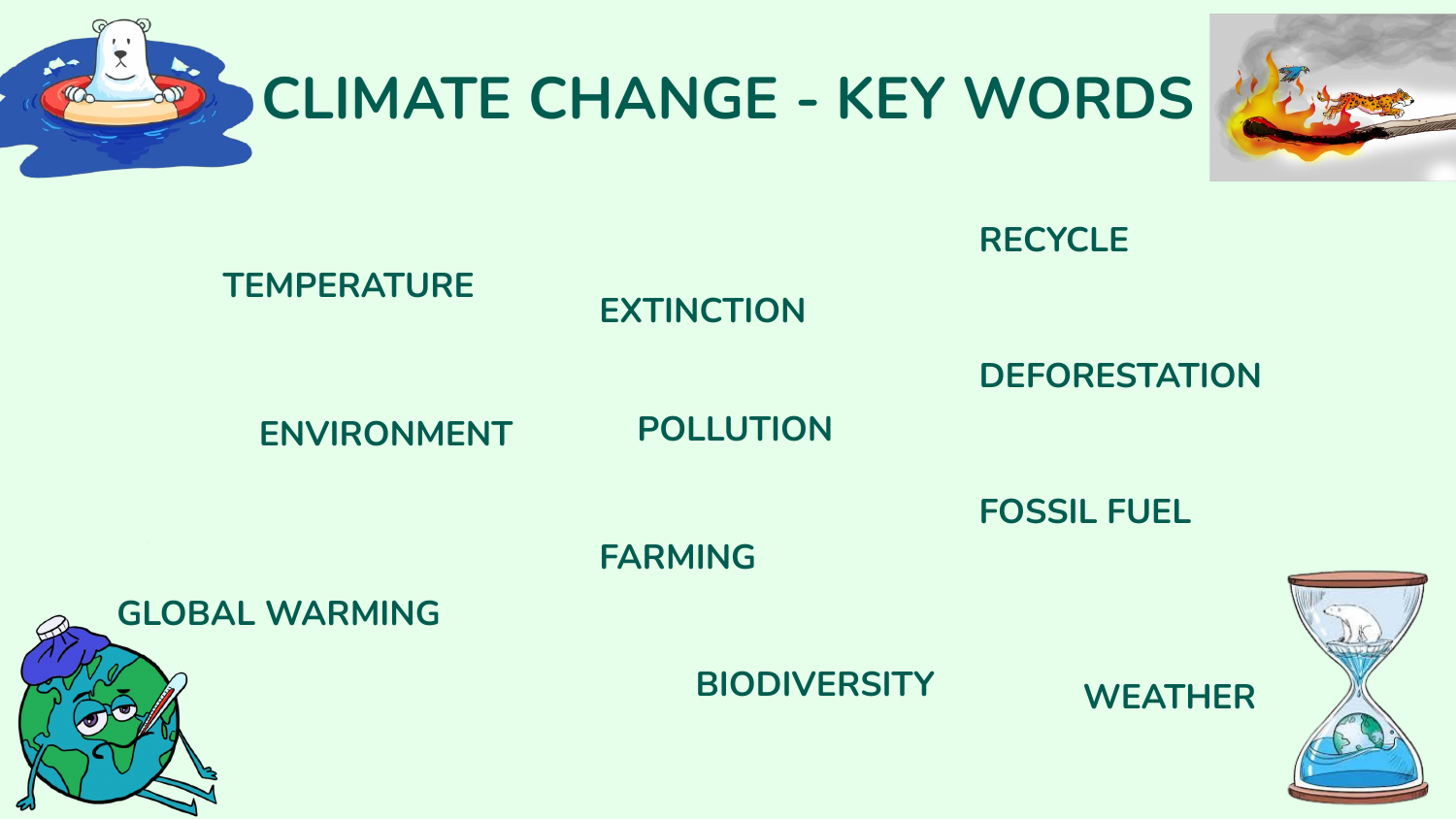

### ACTIVITY TIME



**DRAW WHAT CLIMATE CHANGE IS AND WHAT IT MEANS FOR YOU. WHEN YOU FINISHED SHOW YOUR DRAWING AND DESCRIBE IT IN ONE WORD.**